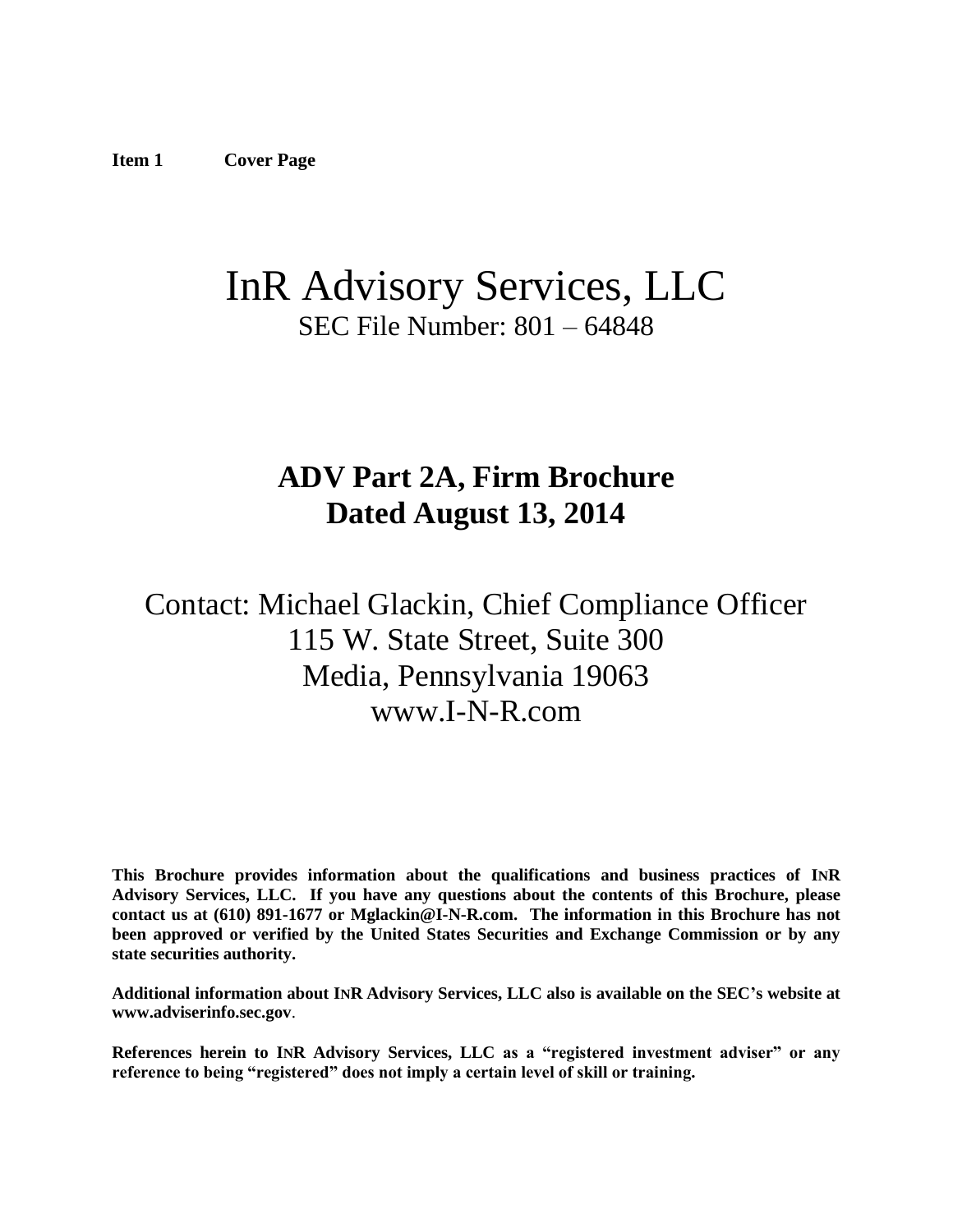#### <span id="page-1-0"></span>Item 2 **Material Changes**

There have been no material changes made to INR Advisory Services, LLC's disclosure statement since last year's Annual Amendment filing on March 15, 2014.

#### <span id="page-1-1"></span>Item 3 **Table of Contents**

<span id="page-1-2"></span>

| Item 1    |                                                                                          |  |
|-----------|------------------------------------------------------------------------------------------|--|
| Item 2    |                                                                                          |  |
| Item 3    |                                                                                          |  |
| Item 4    |                                                                                          |  |
| Item 5    |                                                                                          |  |
| Item 6    |                                                                                          |  |
| Item 7    |                                                                                          |  |
| Item 8    |                                                                                          |  |
| Item 9    |                                                                                          |  |
| Item $10$ |                                                                                          |  |
| Item 11   | Code of Ethics, Participation or Interest in Client Transactions and Personal Trading 12 |  |
| Item $12$ |                                                                                          |  |
| Item $13$ |                                                                                          |  |
| Item $14$ |                                                                                          |  |
| Item $15$ |                                                                                          |  |
| Item $16$ |                                                                                          |  |
| Item 17   |                                                                                          |  |
| Item 18   |                                                                                          |  |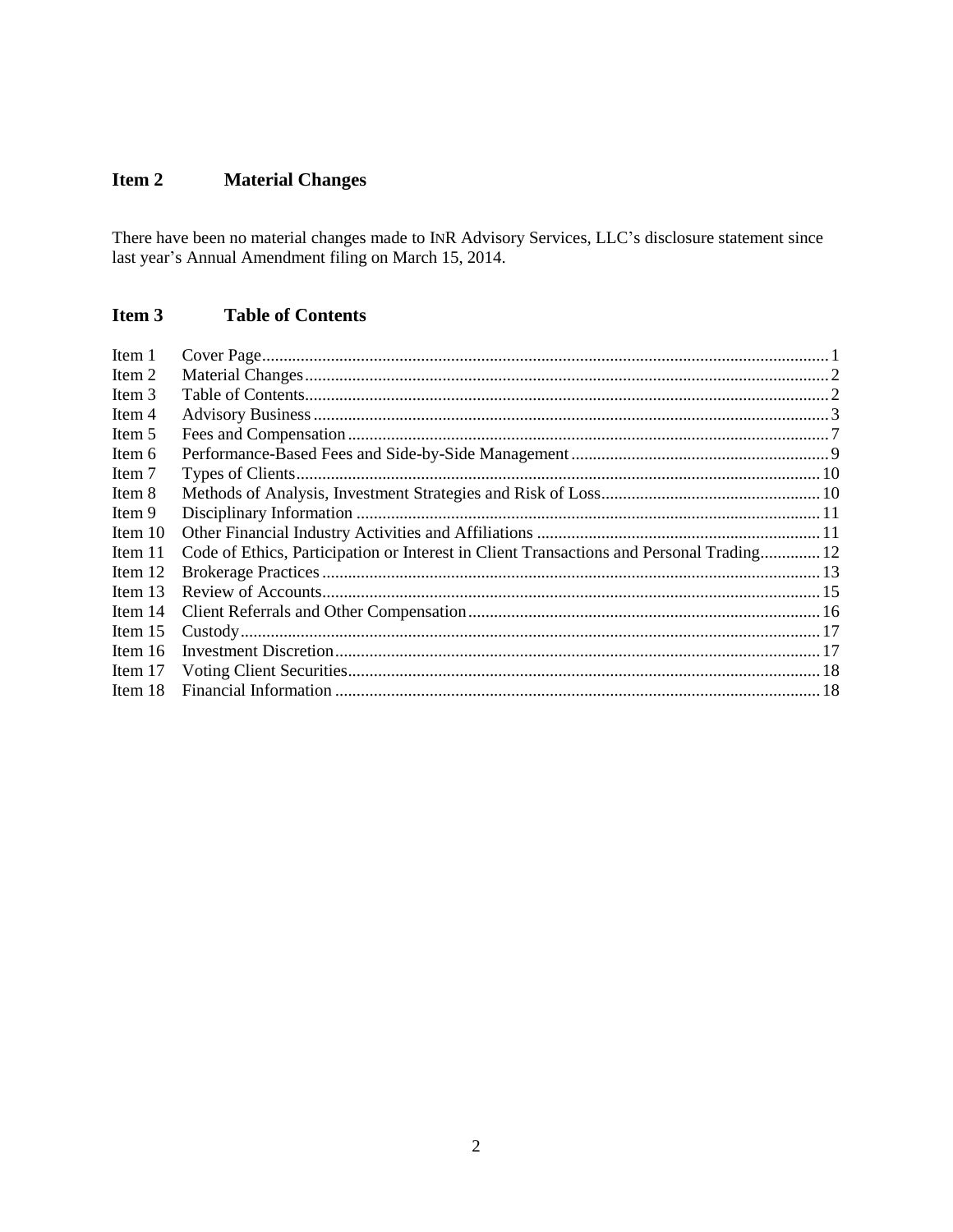## **Item 4 Advisory Business**

- A. InR Advisory Services, LLC ("InR Advisory") is a limited liability company formed on July 29, 2005 in the Commonwealth of Pennsylvania. InR Advisory became registered as an investment adviser in July 2005. InR Advisory's principal owners are Michael Glackin, Thomas Babcock, and Thomas Killion. Mr. Glackin is InR Advisory's Managing Member.
- B. As discussed below, InR Advisory offers to its clients (individuals, pension and profit sharing plans, trusts, estates and charitable organizations, etc.) pension consulting and investment advisory services. InR Advisory **does not** hold itself out as providing financial planning, estate planning or accounting services.

### **PENSION CONSULTING**

InR Advisory acts as a pension consultant for various pension plans, including those of municipalities. InR Advisory first determines the investment objectives and requirements that are appropriate for each plan and then recommends various prospective investment alternatives for the plan's review and consideration including, but not limited to, mutual funds, group annuity contracts, and/or separate account managers/programs (for approval by each plan sponsor) that best fulfill the investment objectives within each investment category.

Prior to engaging InR Advisory, the client will be required to enter into an Investment Consulting Agreement with InR Advisory setting forth the terms and conditions of the engagement, describing the scope of the services to be provided, the fee arrangement, and the portion of the fee that is due from the client prior to InR Advisory commencing services. Unless the plan has determined to implement investment recommendations through InR Advisory's representatives, in their individual capacities as registered representatives of Cambridge Investment Research, Inc. a FINRA member broker-dealer ("Cambridge").

### **INVESTMENT ADVISORY SERVICES**

The client can determine to engage InR Advisory to provide discretionary and/or nondiscretionary investment advisory services on a non-wrap fee basis. (See discussion below). If a client determines to engage InR Advisory on a wrap fee basis, the client will pay a single fee for bundled services (i.e. investment advisory, brokerage, custody). The services included in a wrap fee agreement will depend upon each client's particular need. If the client determines to engage InR Advisory on a non-wrap fee basis the client will select individual services on an unbundled basis, paying for each service separately (i.e. investment advisory, brokerage, custody) as described below.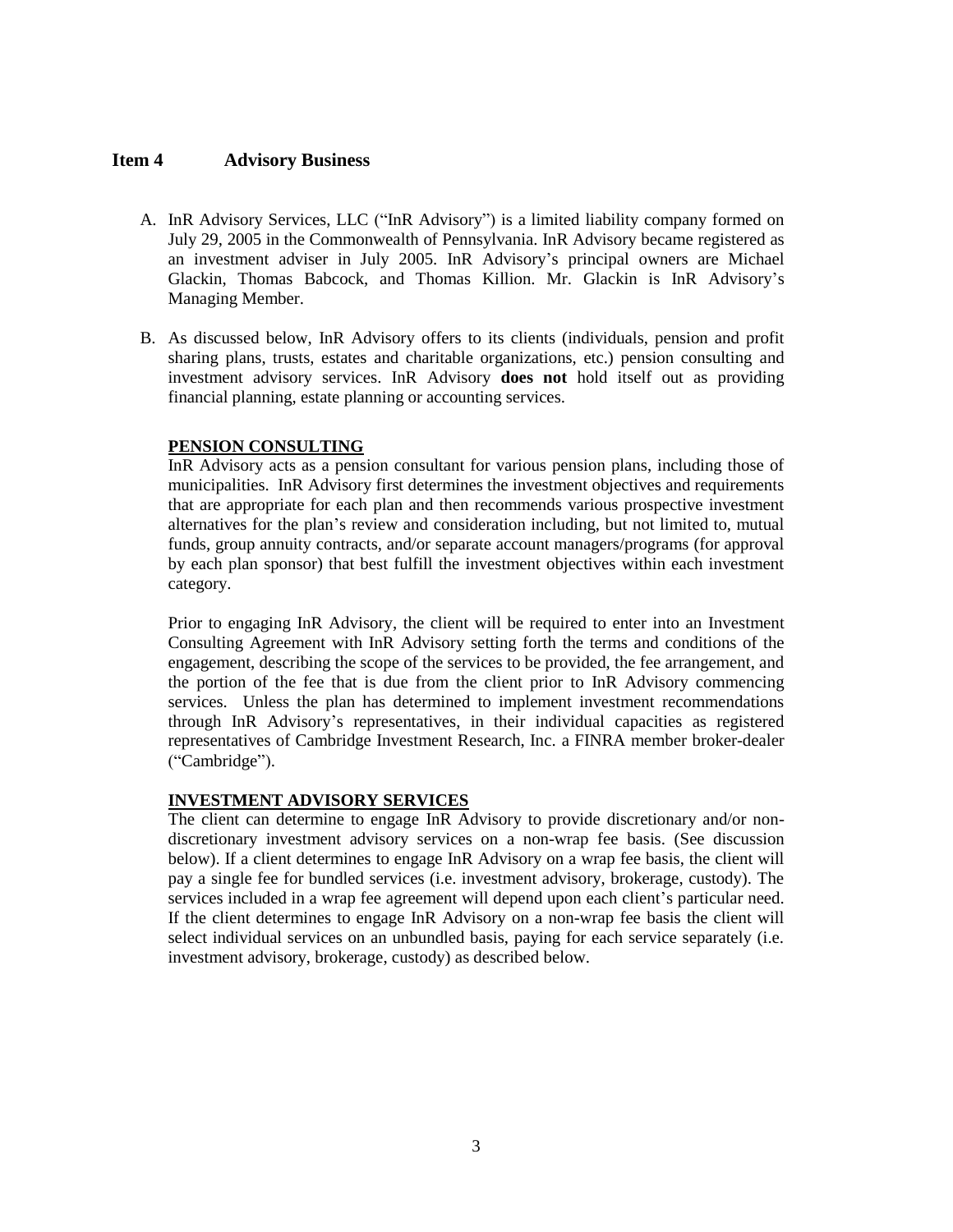Prior to engaging InR Advisory to provide investment management services, the client will be required to enter into a formal Investment Advisory Agreement with InR Advisory setting forth the terms and conditions under which InR Advisory shall manage the client's assets, and a separate custodial/clearing agreement with the designated broker-dealer.

#### **NON-WRAP FEE BASIS**

The client can determine to engage InR Advisory to provide discretionary and/or nondiscretionary investment advisory services on a non-wrap, *fee* basis. Prior to engaging InR Advisory to provide investment advisory services, clients are required to enter into an *Investment Advisory Agreement* with InR Advisory setting forth the terms and conditions of the engagement (including termination), describing the scope of the services to be provided, and the fee that is due from the client.

InR Advisory provides investment advisory services specific to the needs of each client. Before providing investment advisory services, an investment adviser representative will ascertain each client's investment objective(s). Thereafter, InR Advisory will allocate and/or recommend that the client allocate investment assets consistent with the designated investment objective(s). InR Advisory primarily allocates client investment assets among various no-load mutual fund classes and exchange traded funds ("ETFs"), on a discretionary and non-discretionary basis in accordance with the client's designated investment objective(s). Once allocated, InR Advisory provides ongoing monitoring and review of account performance, asset allocation and client investment objectives.

### **INR ADVISORY SERVICES WRAP PROGRAM**

InR Advisory provides investment management services on a wrap fee basis in accordance with InR Advisory's investment management wrap fee program (the "Program"). The services offered under, and the corresponding terms and conditions pertaining to, the Program are discussed in the Wrap Fee Program Brochure a copy of which is presented to all prospective Program participants. Under the Program, InR Advisory is able to offer participants discretionary investment management services, for a single specified annual Program fee, inclusive of trade execution, custody, reporting, and investment advisory fees. The terms and conditions for client participation in the Program are set forth in detail in the Wrap Fee Program Brochure, which is presented to all prospective Program participants in accordance with the disclosure requirements of Part 2A Appendix 1 of Form ADV. The Wrap Fee Program Brochure is incorporated into this Brochure by reference. All prospective Program participants should read both InR Advisory's Brochure and the Wrap Fee Program Brochure, and ask any corresponding questions that they may have, prior to participation in the Program. TD Ameritrade ("*TD Ameritrade*") or Pershing, LLC ("*Pershing*") shall serve as the custodian for Program accounts.

**Please Note:** As indicated in the Wrap Fee Program Brochure, participation in the Program may cost more or less than purchasing such services separately. As also indicated in the Wrap Fee Program Brochure, the Program fee charged by InR Advisory for participation in the Program may be higher or lower than those charged by other sponsors of comparable wrap fee programs.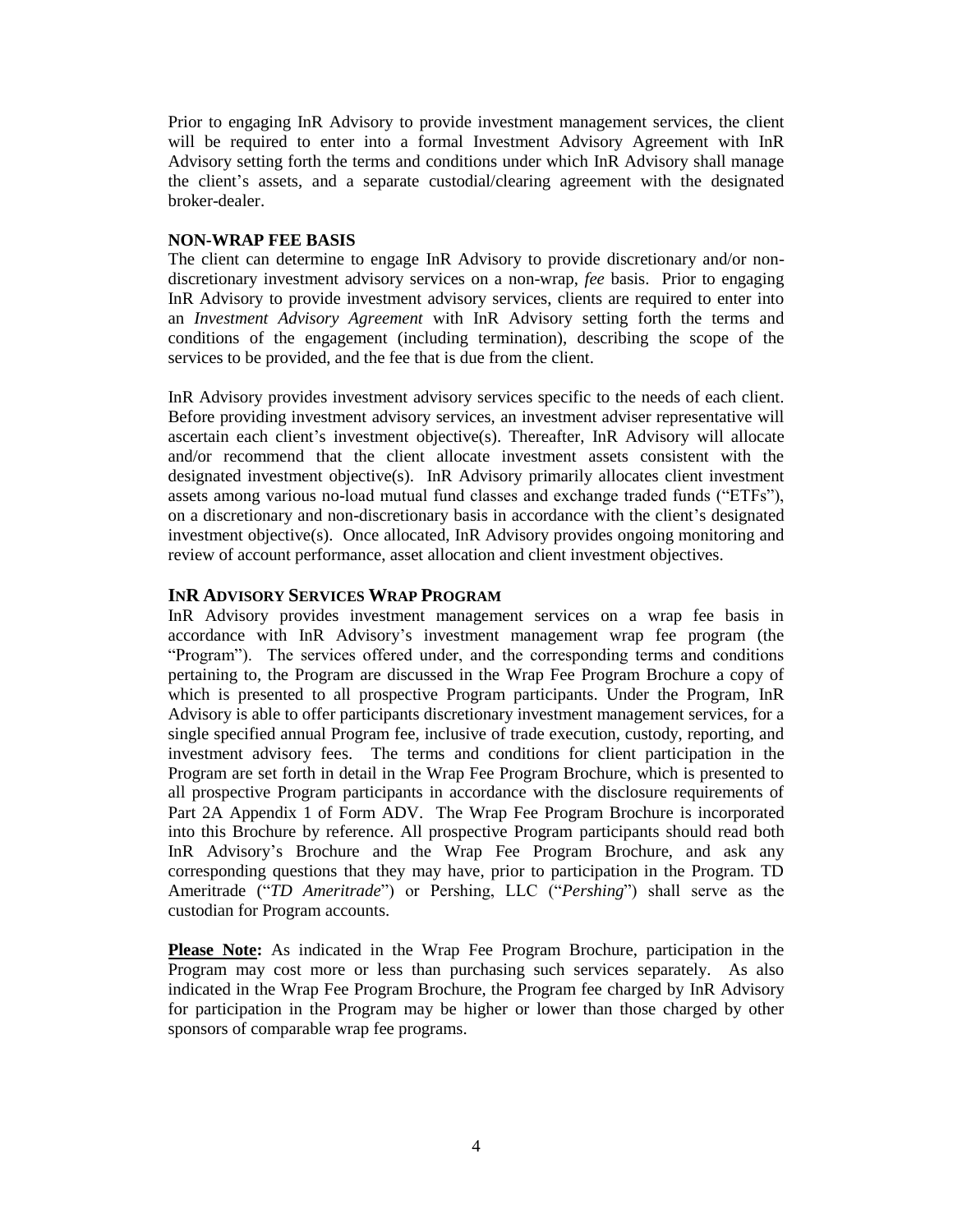#### **MISCELLANEOUS**

**Limited Consulting/Implementation Services**. Although InR Advisory does not hold itself out as providing financial planning, estate planning or accounting services, to the extent specifically requested by the client, InR Advisory *may* provide limited consultation services to its investment management clients on investment and non-investment related matters, such as estate planning, tax planning, insurance, etc. InR Advisory shall not receive any separate or additional fee for any such consultation services. Neither InR Advisory, nor any of its representatives, serves as an attorney, accountant, or licensed insurance agent, and no portion of InR Advisory's services should be construed as same. To the extent requested by a client, InR Advisory may recommend the services of other professionals for certain non-investment implementation purposes (i.e. attorneys, accountants, insurance agent, etc.). The client is under no obligation to engage the services of any such recommended professional. **Please Note:** If the client engages any such recommended professional, and a dispute arises thereafter relative to such engagement, the client agrees to seek recourse exclusively from and against the engaged professional. **Please Also Note:** It remains the client's responsibility to promptly notify InR Advisory if there is ever any change in his/her/its financial situation or investment objectives for the purpose of reviewing/evaluating/revising InR Advisory's previous recommendations and/or services.

**Equity Participation in Cambridge Investment Group, Inc.** InR Advisory's Managing Member, Michael Glackin, has a small equity ownership in Cambridge Investment Group, Inc. InR Advisory does not believe Mr. Glackin's ownership interest in Cambridge Investment Group, Inc. is material to its advisory business and sets this forth for full disclosure purposes. **InR Advisory's Chief Compliance Officer, Michael Glackin, remains available to address any questions that a client or prospective client may have regarding this disclosure**.

**Fee Differentials**. As indicated below, InR Advisory shall price its services based upon various objective and subjective factors. As a result, InR Advisory's clients could pay diverse fees based upon the market value of their assets, the complexity of the engagement, and the level and scope of the overall investment advisory and/or consulting services to be rendered. As a result of these factors, the services to be provided by InR Advisory to any particular client could be available from other advisers at lower fees. All clients and prospective clients should be guided accordingly

**Client Obligations**. In performing its services, InR Advisory shall not be required to verify any information received from the client or from the client's other professionals, and is expressly authorized to rely thereon. Moreover, each client is advised that it remains his/her/its responsibility to promptly notify InR Advisory if there is ever any change in his/her/its financial situation or investment objectives for the purpose of reviewing/evaluating/revising InR Advisory's previous recommendations and/or services.

**Please Note: Non-Discretionary Service Limitations.** Clients that determine to engage InR Advisory on a non-discretionary investment advisory basis **must be willing to accept** that InR Advisory cannot effect any account transactions without obtaining prior verbal consent to any such transaction(s) from the client. Thus, in the event of a market correction during which the client is unavailable, InR Advisory will be unable to effect any account transactions (as it would for its discretionary clients) without first obtaining the client's verbal consent.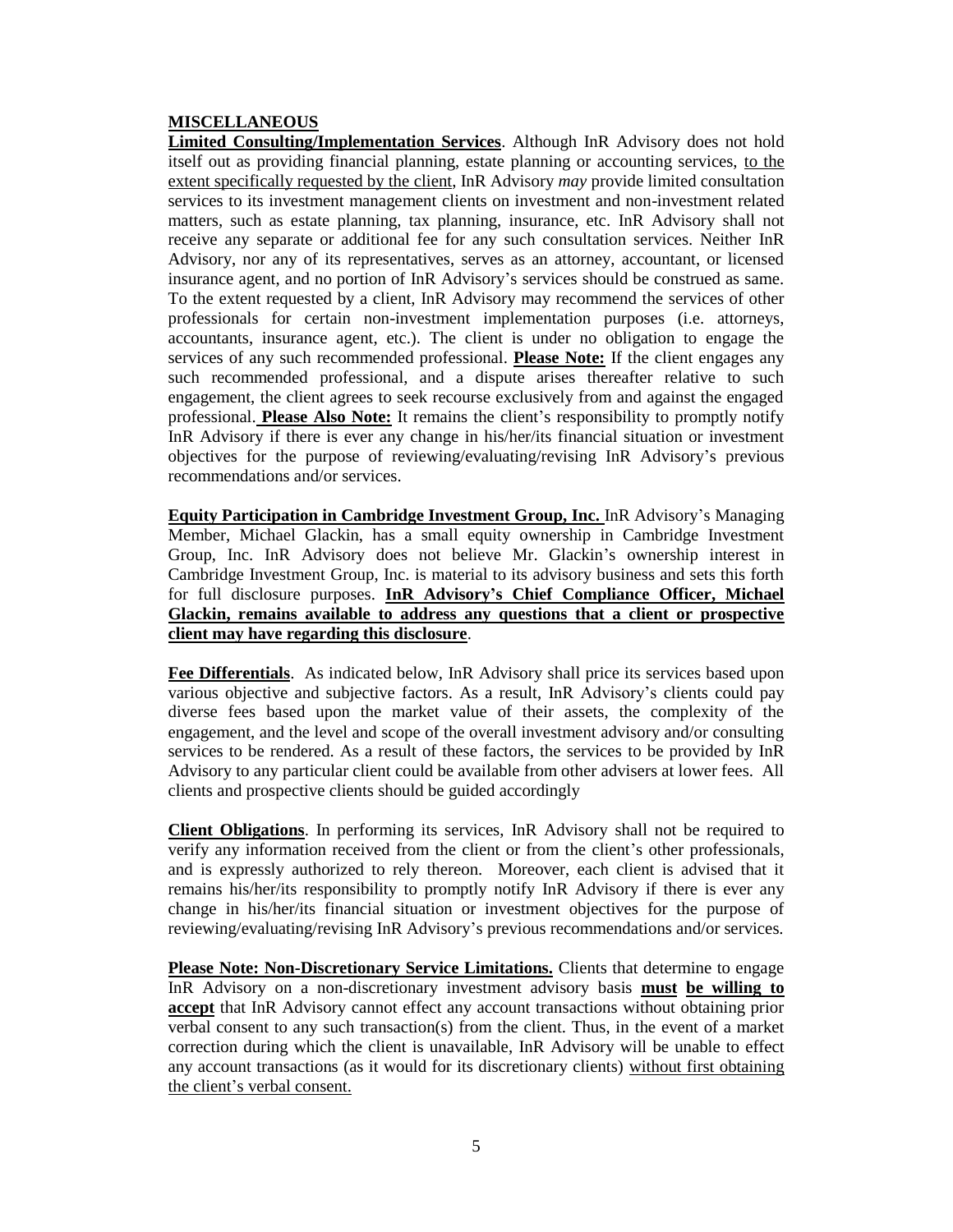**Disclosure Statement**. A copy of InR Advisory's written Brochure as set forth on Part 2A of Form ADV shall be provided to each client prior to, or contemporaneously with, the execution of the *Investment Advisory Agreement*.

- C. InR Advisory shall provide investment advisory services specific to the needs of each client. Prior to providing investment advisory services, an investment adviser representative will ascertain each client's investment objective(s). Thereafter, InR Advisory shall allocate and/or recommend that the client allocate investment assets consistent with the designated investment objective(s). The client may, at anytime, impose reasonable restrictions, in writing, on InR Advisory's services.
- D. There is no significant difference between how InR Advisory manages wrap fee accounts and non-wrap fee accounts. However, as stated above, if a client determines to engage InR Advisory on a wrap fee basis the client will pay a single fee for bundled services (i.e. investment advisory, brokerage, custody) (*See* Item 4.B). The services included in a wrap fee agreement will depend upon each client's particular need. If the client determines to engage InR Advisory on a non-wrap fee basis the client will select individual services on an unbundled basis, paying for each service separately (i.e. investment advisory, brokerage, custody). **Please Note:** When managing a client's account on a wrap fee basis, InR Advisory shall receive as payment for its investment advisory services, the balance of the wrap fee after all other costs incorporated into the wrap fee have been deducted.
- <span id="page-5-0"></span>E. As of December 31, 2013, InR Advisory had \$649,666,090 in assets under management on a discretionary basis and \$0 in assets under management on a non-discretionary basis.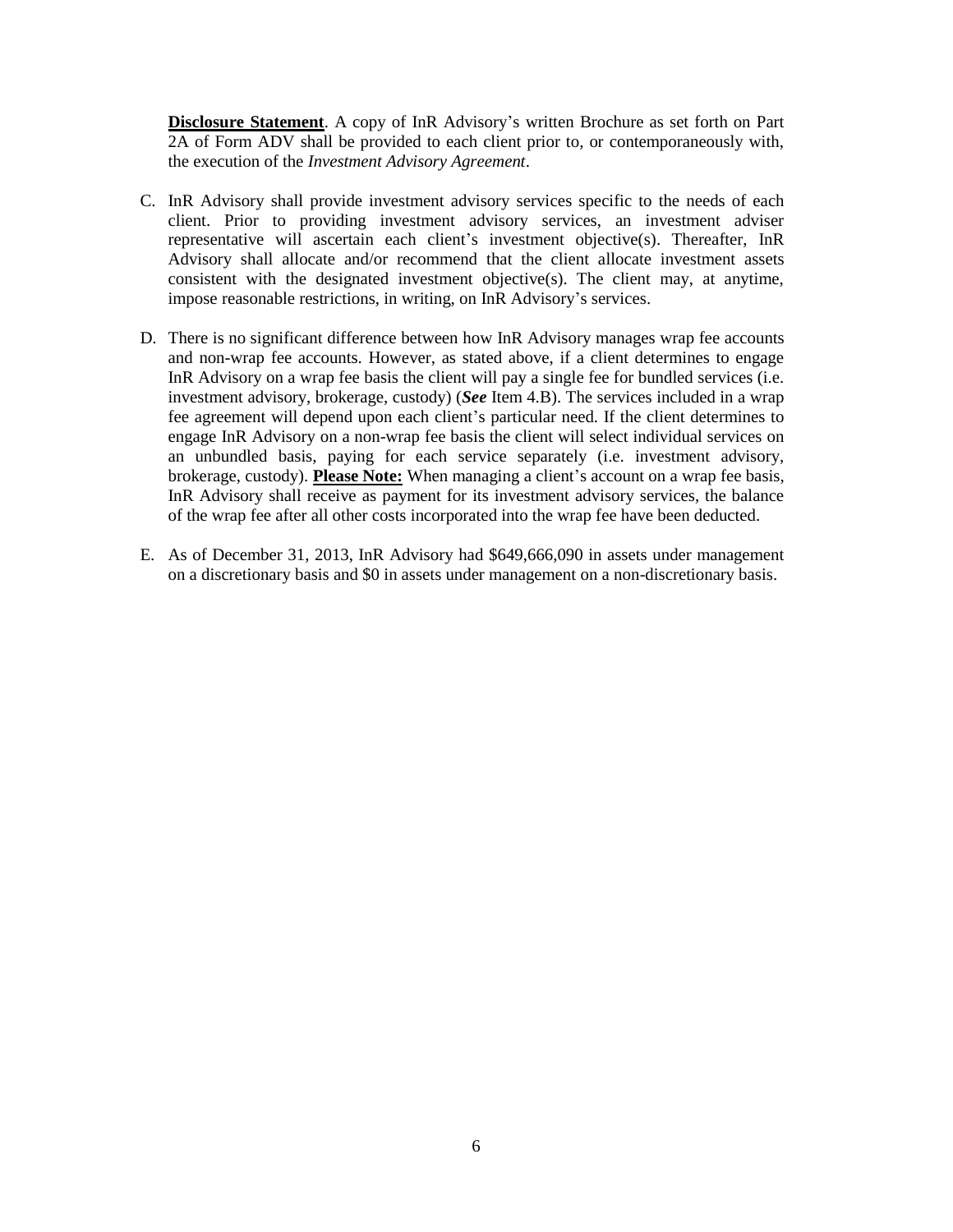#### **Item 5 Fees and Compensation**

#### A. **PENSION CONSULTING**

InR Advisory acts as a pension consultant for various pension plans, including those of municipalities. InR Advisory first determines the investment objectives and requirements that are appropriate for each plan and then recommends various prospective investment alternatives for the plan's review and consideration including, but not limited to, mutual funds, group annuity contracts, and/or separate account managers/programs (for approval by each plan sponsor) that best fulfill the investment objectives within each investment category.

Prior to engaging InR Advisory, the client will generally be required to enter into an *Investment Consulting Agreement* with InR Advisory setting forth the terms and conditions of the engagement, describing the scope of the services to be provided, the fee arrangement, and the portion of the fee that is due from the client prior to InR Advisory commencing services. Unless the plan has determined to implement investment recommendations through InR Advisory's representatives, in their individual capacities as registered representatives of Cambridge Investment Research, Inc. a FINRA member broker-dealer ("*Cambridge*"), InR Advisory's negotiable fee will be generally based on a percentage (%) of the assets within the plan and will generally be in accordance with the following schedule:

| Plan Assets                     | <b>Consulting Fee</b> |
|---------------------------------|-----------------------|
| From \$0 to \$1,000,000         | 1.00%                 |
| Next \$1,000,001 to \$5,000,000 | 0.85%                 |
| \$5,000,001 and up              | Negotiable            |

# **INVESTMENT ADVISORY SERVICES**

The client can determine to engage InR Advisory to provide discretionary and/or nondiscretionary investment advisory services on a non-wrap *fee* basis.

#### **INVESTMENT ADVISORY (NON-WRAP FEE BASIS)**

InR Advisory's annual investment advisory fee is negotiable on a case-by-case basis, but will generally conform to the following schedule:

| Market Value of Portfolio       | Annual Fee % |
|---------------------------------|--------------|
| From \$0 to \$1,000,000         | 1.00%        |
| Next \$1,000,001 to \$5,000,000 | 0.85%        |
| \$5,000,001 and up              | Negotiable   |

InR Advisory's annual investment advisory fee shall be based upon various objective and subjective factors, including but not limited to: the amount of the assets placed under InR Advisory's direct management, the complexity of the engagement, and the level and scope of the overall investment advisory services to be rendered. (See also Fee Differential discussion above.) Before engaging InR Advisory to provide investment advisory services, clients are required to enter into a discretionary or non discretionary *Investment Advisory Agreement*, setting forth the terms and conditions of the engagement (including termination, which describes the fees and services to be provided.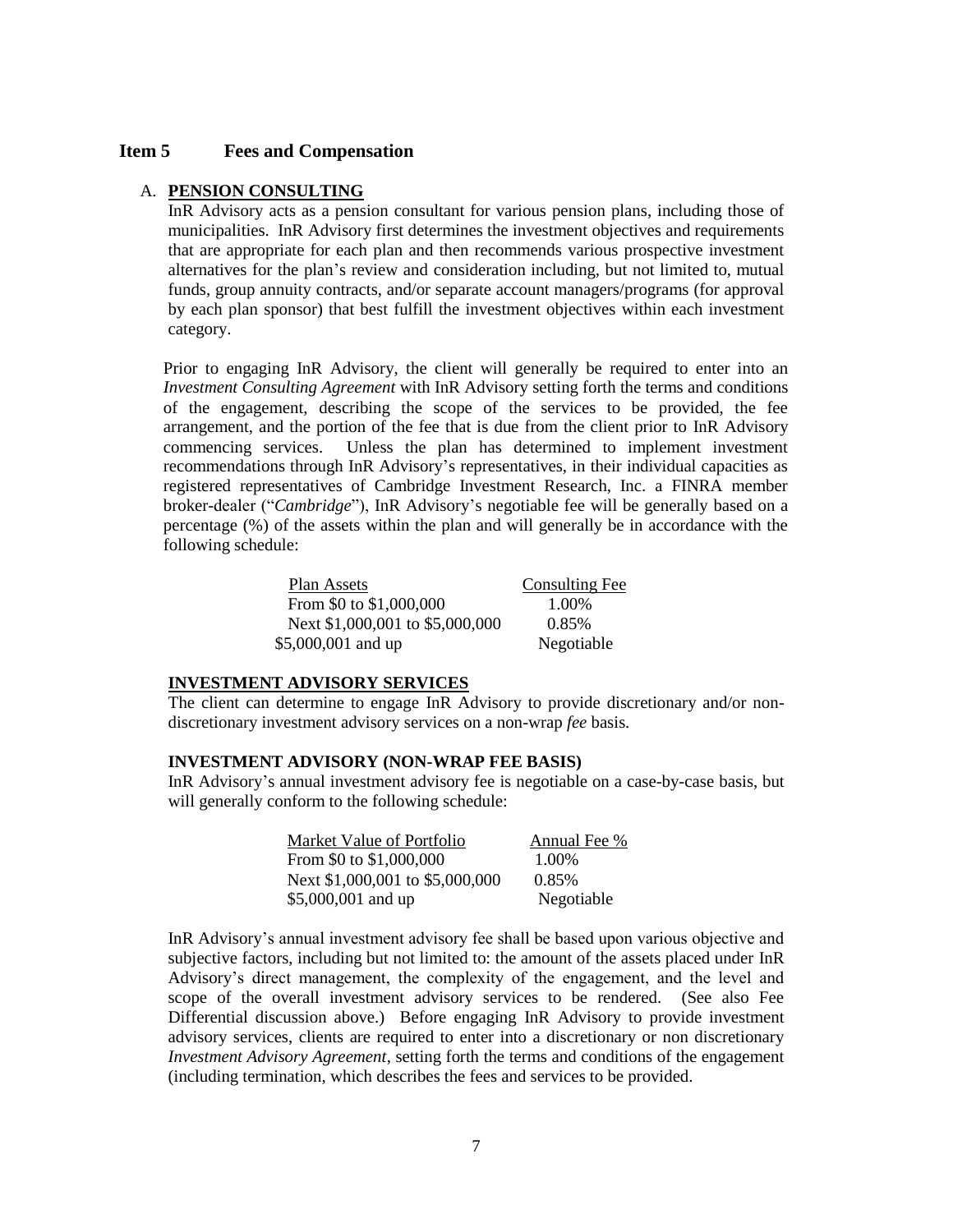#### **INR ADVISORY SERVICES WRAP PROGRAM FEES**

If a client determines to engage InR Advisory to provide investment management services on a wrap fee basis in accordance with InR Advisory's Program, the services offered under, and the corresponding terms and conditions pertaining to the Program are discussed in the Wrap Fee Program Brochure, a copy of which is presented to all prospective Program participants.

Under the Program, InR Advisory is able to offer participants discretionary investment management services for a single specified annual Program fee, inclusive of trade execution, custody, reporting, and investment advisory fees. The annual Program fee, which ranges between negotiable and 1.00%, shall be based upon various objective and subjective factors, including but not limited to: the amount of the assets placed under InR Advisory's direct management through the Program, the complexity of the engagement, and the level and scope of the overall investment advisory services to be rendered. (See also Fee Differential discussion above.)

B. InR Advisory's Pension Consulting fee is payable in advance. InR Advisory, in its sole discretion, may charge a lesser fee based upon certain criteria (i.e. existing client, anticipated future additional assets, dollar amount of assets within the plan, related accounts, negotiations with client, etc.). In the event the client terminates InR Advisory's consulting services, the balance of InR Advisory's fee, if any, shall be refunded to the client.

Clients who engage InR Advisory to provide individual investment advisory services may elect to have InR Advisory's advisory fees deducted from their custodial account. Both InR Advisory's *Investment Advisory Agreement* and the custodial/ clearing agreement may authorize the custodian to debit the account for the amount of InR Advisory's investment advisory fee and to directly remit that management fee to InR Advisory in compliance with regulatory procedures. In the limited event that InR Advisory bills the client directly, payment is due upon receipt of InR Advisory's invoice. InR Advisory shall deduct fees and/or bill clients quarterly in advance, based upon the market value of the assets on the last business day of the previous quarter.

- C. As discussed below, unless the client directs otherwise or an individual client's circumstances require, InR Advisory shall generally recommend *Pershing* and/or *TD Ameritrade* to serve as the broker-dealer/custodian for client investment management assets. Broker-dealers like *Pershing* and/or *TD Ameritrade* charge brokerage commissions and/or transaction fees for effecting certain securities transactions (i.e. transaction fees are charged for certain no-load mutual funds, commissions are charged for individual equity and fixed income securities transactions). Clients will incur, in addition to InR Advisory's investment advisory fee, brokerage commissions and/or transaction fees, and, relative to all mutual fund and exchange traded fund purchases, charges imposed at the fund level (e.g. management fees and other fund expenses). Clients who engage InR Advisory on a wrap fee basis **will not** incur brokerage commissions and/or transaction fees in addition to the Program Fee.
- D. InR Advisory's annual investment advisory fee shall be prorated and paid quarterly, in advance, based upon the market value of the assets on the last business day of the previous quarter. The *Investment Advisory Agreement* between InR Advisory and the client will continue in effect until terminated by either party by written notice in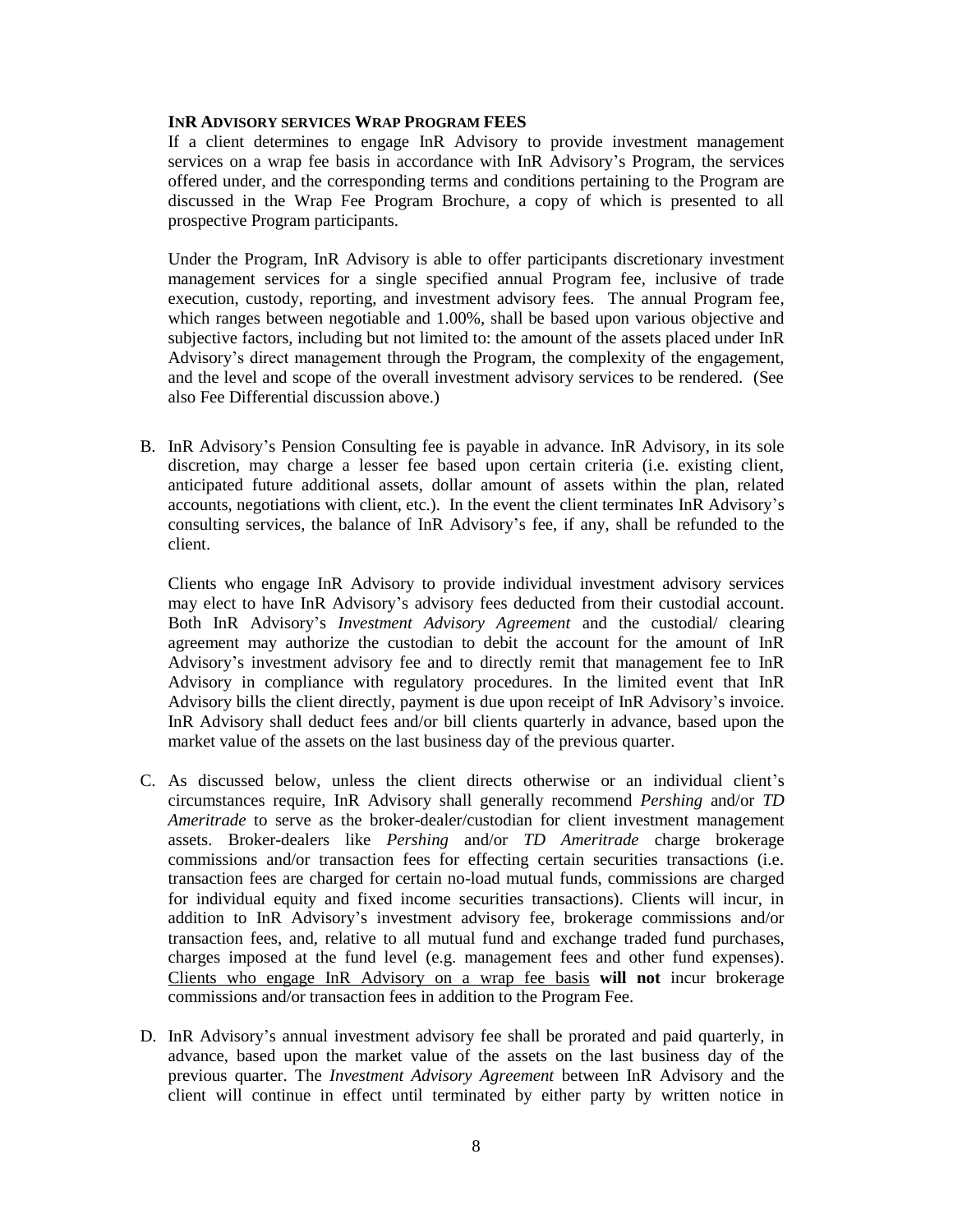accordance with the terms of the *Investment Advisory Agreement*. Upon termination, InR Advisory shall refund the pro-rated portion of the advanced advisory fee paid based upon the number of days remaining in the billing quarter.

- E. **Commission Transactions**. On an extremely limited basis, in the event that the client desires, the client can engage certain of InR Advisory's representatives, in their individual capacities as registered representatives of *Cambridge* to implement investment recommendations on a commission basis. In the event the client chooses to purchase investment products through *Cambridge*, *Cambridge* will charge brokerage commissions to effect securities transactions, a portion of which commissions *Cambridge* shall pay to InR Advisory's representatives, as applicable. The brokerage commissions charged by *Cambridge* may be higher or lower than those charged by other broker-dealers. In addition, *Cambridge*, as well as InR Advisory's representatives, relative to commission mutual fund purchases, may also receive additional ongoing 12b-1 trailing commission compensation directly from the mutual fund company during the period that the client maintains the mutual fund investment. Because of the limited nature of InR Advisory's commission business, InR Advisory's securities commission services are **not material** to InR Advisory's advisory business.
	- 1. **Conflict of Interest**: The recommendation that a client purchase a commission product from *Cambridge* presents a *conflict of interest*, as the receipt of commissions may provide an incentive to recommend investment products based on commissions received, rather than on a particular client's need. No client is under any obligation to purchase any commission products from *Cambridge*. **InR Advisory's Chief Compliance Officer, Michael Glackin, remains available to address any questions that a client or prospective client may have regarding the above conflict of interest**.
	- 2. **Please note:** Clients may purchase investment products recommended by InR Advisory through other, non-affiliated broker dealers or agents.
	- 3. InR Advisory does not receive more than 50% of its revenue from advisory clients as a result of commissions or other compensation for the sale of investment products InR Advisory recommends to its clients.
	- 4. When InR Advisory's representatives sell an investment product on a commission basis, InR Advisory does not charge an advisory fee in addition to the commissions paid by the client for such product. When providing services on an advisory fee basis, InR Advisory's representatives do not also receive commission compensation for such advisory services (except for any ongoing 12b-1 trailing commission compensation that may be received as previously discussed). **However**, a client may engage InR Advisory to provide investment management services on an advisory fee basis and separate from such advisory services purchase an investment product from InR Advisory's representatives on a separate commission basis.

# <span id="page-8-0"></span>**Item 6 Performance-Based Fees and Side-by-Side Management**

Neither InR Advisory, nor any supervised person of InR Advisory, accepts performancebased fees.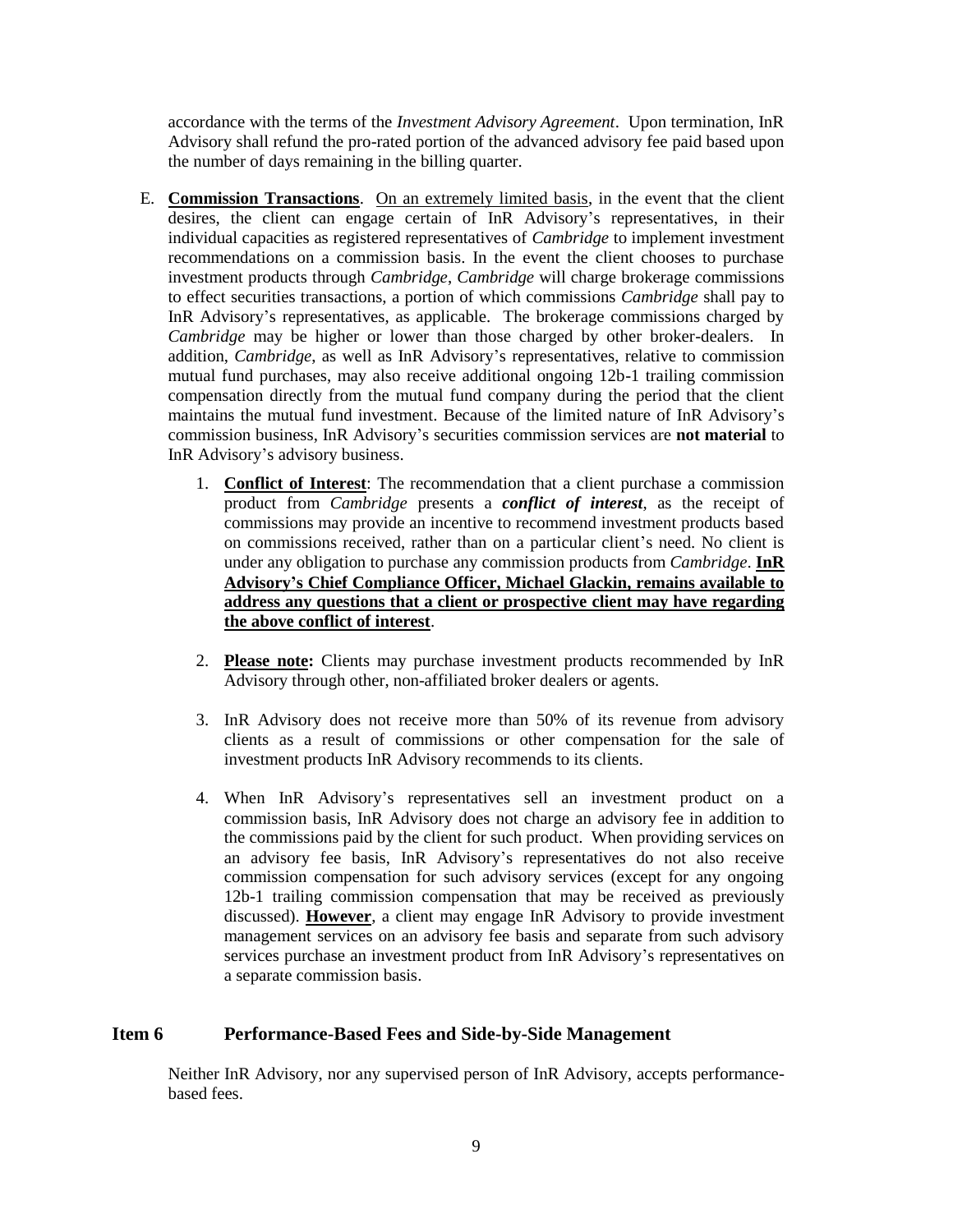# <span id="page-9-0"></span>**Item 7 Types of Clients**

InR Advisory's clients shall generally include individuals, pension and profit sharing plans, trusts, estates and charitable organizations. InR Advisory generally requires an account minimum of \$50,000 of investable assets to qualify for InR Advisory's investment management services. InR Advisory, in its sole discretion, may reduce or waive the account minimum and/or reduce the management fee based upon certain criteria (i.e. existing financial planning or pension consulting client, anticipated future earning capacity, anticipated future additional assets, dollar amount of assets to be managed, related accounts, account composition, negotiations with client, etc.).

# <span id="page-9-1"></span>**Item 8 Methods of Analysis, Investment Strategies and Risk of Loss**

A. InR Advisory may utilize the following method of security analysis:

 Fundamental - (analysis performed on historical and present data, with the goal of making financial forecasts)

InR Advisory may utilize the following investment strategies when implementing investment advice given to clients:

• Long Term Purchases (securities held at least a year)

**Please Note: Investment Risk**. Investing in securities involves risk of loss that clients should be prepared to bear. Different types of investments involve varying degrees of risk, and it should not be assumed that future performance of any specific investment or investment strategy (including the investments and/or investment strategies recommended or undertaken by InR Advisory) will be profitable or equal any specific performance level(s).

B. InR Advisory's methods of analysis and investment strategies do not present any significant or unusual risks.

However, every method of analysis has its own inherent risks. To perform an accurate market analysis InR Advisory must have access to current/new market information. InR Advisory has no control over the dissemination rate of market information; therefore, unbeknownst to InR Advisory, certain analyses may be compiled with outdated market information, severely limiting the value of InR Advisory's analysis. Furthermore, an accurate market analysis can only produce a forecast of the direction of market values. There can be no assurances that a forecasted change in market value will materialize into actionable and/or profitable investment opportunities.

InR Advisory's primary investment strategy - Long Term Purchases – is a fundamental investment strategy. However, every investment strategy has its own inherent risks and limitations. For example longer term investment strategies require a longer investment time period to allow for the strategy to potentially develop whereas shorter term investment strategies require a shorter investment time period to potentially develop but, as a result of more frequent trading, may incur higher transactional costs when compared to a longer term investment strategy.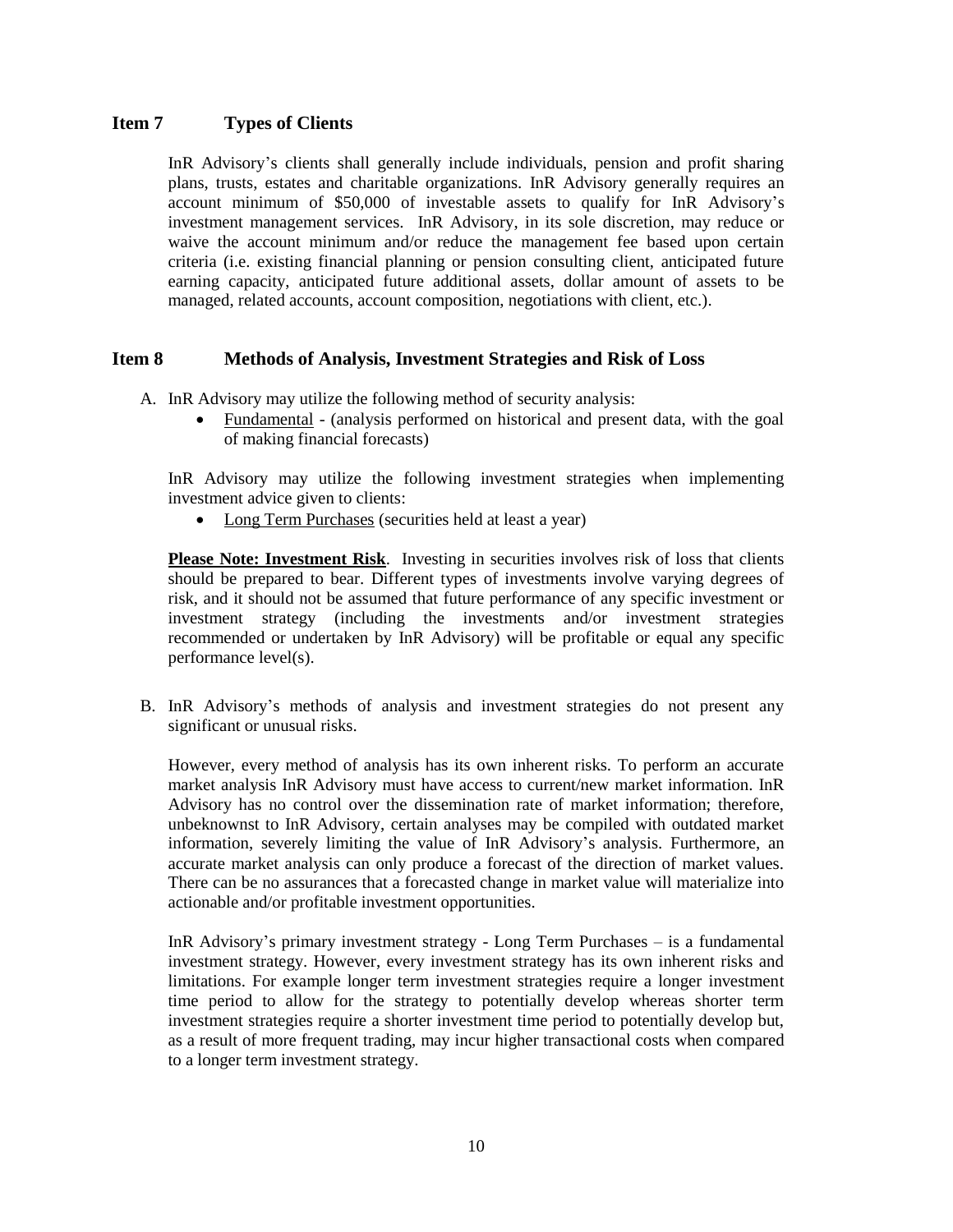C. Currently, InR Advisory primarily allocates client investment assets primarily among various no-load mutual fund classes and ETFs, on a discretionary and non-discretionary basis in accordance with the client's designated investment objective(s).

# <span id="page-10-0"></span>**Item 9 Disciplinary Information**

InR Advisory has not been the subject of any disciplinary actions.

# <span id="page-10-1"></span>**Item 10 Other Financial Industry Activities and Affiliations**

- A. **Registered Representatives of Cambridge**.Certain of InR Advisory's representatives, in their individual capacities, are registered representatives of *Cambridge*, an SEC registered and FINRA member broker-dealer.
- B. Neither InR Advisory, nor its representatives, are registered or have an application pending to register, as a futures commission merchant, commodity pool operator, a commodity trading advisor, or a representative of the foregoing.

C.

**Broker Dealer**. As disclosed above in Item 5.E, certain of InR Advisory's representatives are registered representatives of Cambridge, an SEC registered and FINRA member broker-dealer. On an extremely limited basis, clients can choose to engage certain of InR Advisory's representatives, in their individual capacities, to effect securities brokerage transactions on a commission basis. Because of the limited nature of certain representatives of InR Advisory's commission business, InR Advisory's securities commission services are **not material** to InR Advisory's advisory business.

**Licensed Insurance Agents**. Certain representatives of InR Advisory, in their individual capacities, are licensed insurance agents, and may recommend, on an extremely limited basis, the purchase of certain insurance-related products on a commission basis. On an extremely limited basis, clients can engage certain of InR Advisory's representatives to purchase insurance products on a commission basis. Because of the limited nature of InR Advisory's commission business, InR Advisory's insurance commission services are **not material** to InR Advisory's advisory business.

**Conflict of Interest**: The recommendation by InR Advisory's representatives that a client purchase a securities or insurance commission product presents a *conflict of interest*, as the receipt of commissions may provide an incentive to recommend investment products based on commissions to be received, rather than on a particular client's need. No client is under any obligation to purchase any commission products from InR Advisory's representatives. Clients are reminded that they may purchase investment products recommended by InR Advisory through other, non-affiliated broker dealers or insurance agents. **InR Advisory's Chief Compliance Officer, Michael Glackin, remains available to address any questions that a client or prospective client may have regarding the above conflict of interest**.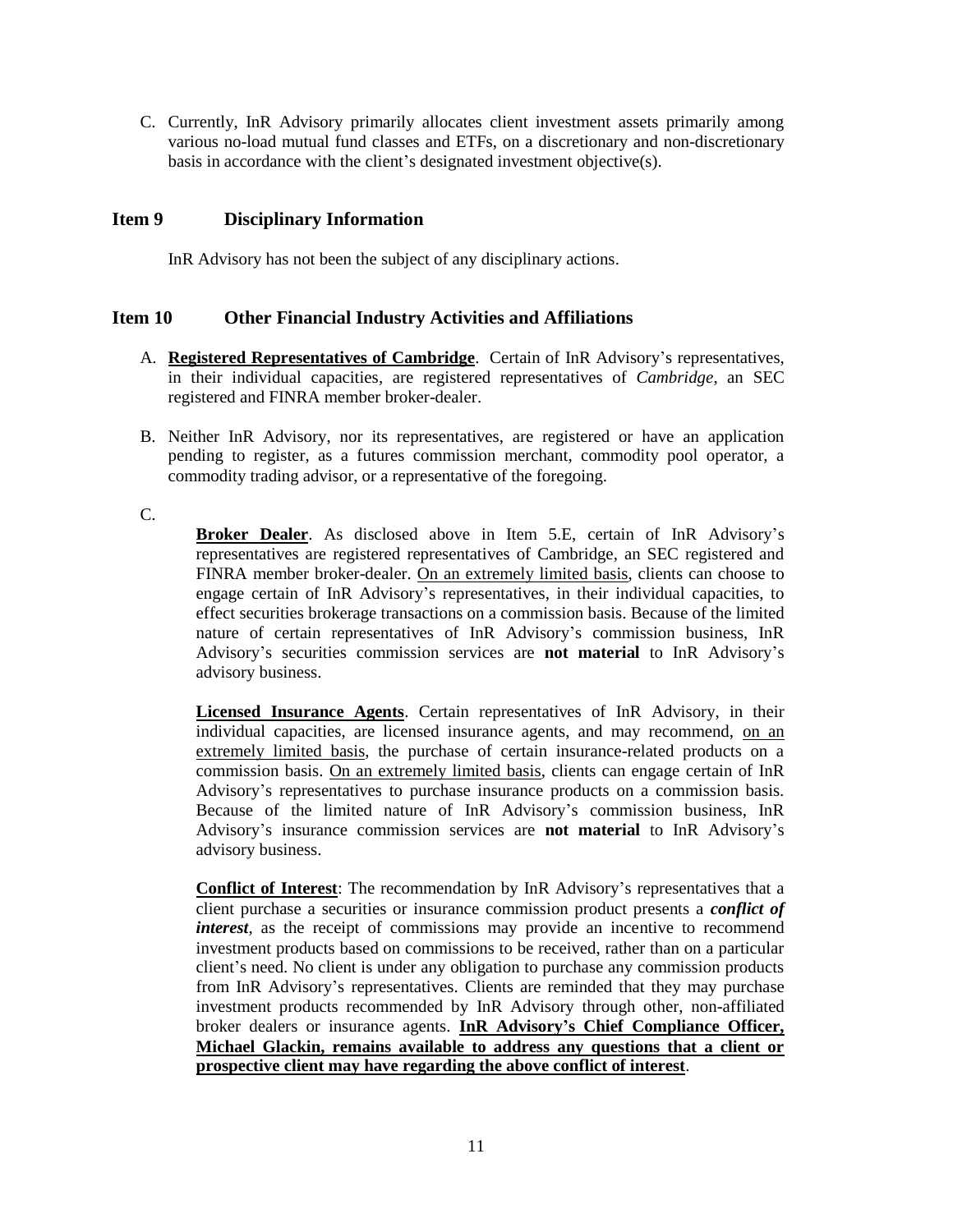**Pension Consultant**. InR Advisory's affiliated entity, InR 457 Company LLC, is the plan sponsor of certain public retirement plans. InR 457 Company LLC is designated as the Administrator of public plans and performs all discretionary and/or nondiscretionary functions with respect to the plan assets.

Furthermore, Invest n Retire, LLC, a non-affiliated entity, provides solutions for delivering and bundling services to 401(k) plans over the internet. Certain of InR Advisory's representatives hold an equity position in Invest n Retire, LLC. Currently, following a general client suitability determination, InR Advisory *may* offer/recommend an Invest n Retire, LLC, Exchange Traded Fund 401(K) platform to its clients. Invest n Retire, LLC, does not provide any compensation to InR Advisory as a result of utilizing its platforms. However, certain of InR Advisory's representatives may financially benefit from Invest n Retire, LLC as a result of their equity positions in Invest n Retire, LLC.

**Conflict of Interest**: The recommendation by InR Advisory that a client use the services of Invest n Retire, LLC presents a *conflict of interest*, as the receipt of compensation attributable to certain representatives of InR Advisory's ownership in Invest n Retire, LLC may provide an incentive to recommend investment products based on compensation to be received, rather than on a particular client's need. No client is under any obligation to utilize the services of Invest n Retire, LLC. **InR Advisory's Chief Compliance Officer, Michael Glackin, remains available to address any questions that a client or prospective client may have regarding the above conflict of interest**.

D. InR Advisory does not receive, directly or indirectly, compensation from investment advisors that it recommends or selects for its clients.

# <span id="page-11-0"></span>**Item 11 Code of Ethics, Participation or Interest in Client Transactions and Personal Trading**

A. InR Advisory maintains an investment policy relative to personal securities transactions. This investment policy is part of InR Advisory's overall Code of Ethics, which serves to establish a standard of business conduct for all of InR Advisory's representatives that is based upon fundamental principles of openness, integrity, honesty and trust, a copy of which is available upon request.

In accordance with Section 204A of the Investment Advisers Act of 1940, InR Advisory also maintains and enforces written policies reasonably designed to prevent the misuse of material non-public information by InR Advisory or any person associated with InR Advisory.

- B. Neither InR Advisory nor any related person of InR Advisory recommends, buys, or sells for client accounts, securities in which InR Advisory or any related person of InR Advisory has a material financial interest.
- C. InR Advisory and/or representatives of InR Advisory *may* buy or sell securities that are also recommended to clients. This practice may create a situation where InR Advisory and/or representatives of InR Advisory are in a position to materially benefit from the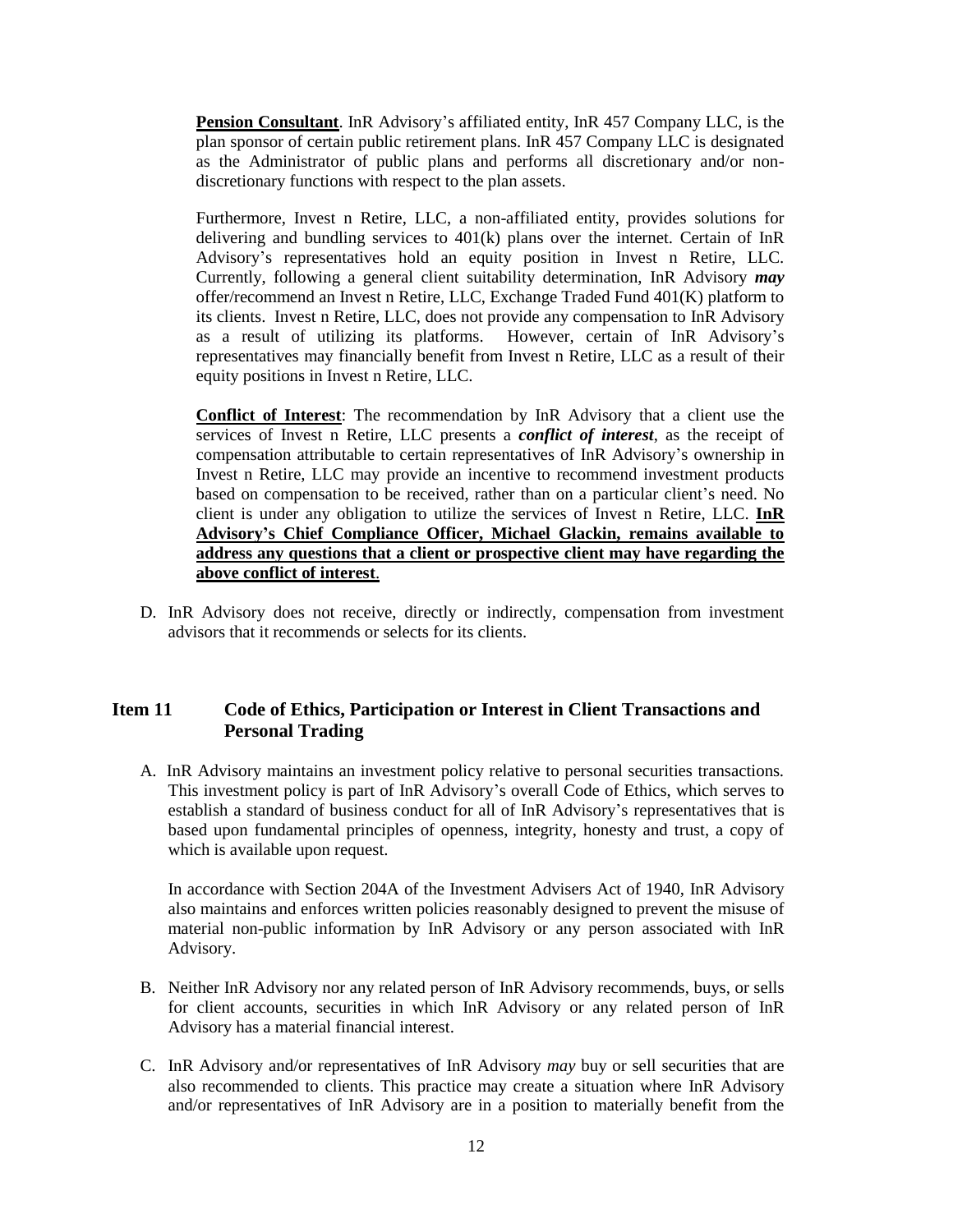sale or purchase of those securities. Therefore, this situation creates a potential conflict of interest. Practices such as "scalping" (i.e., a practice whereby the owner of shares of a security recommends that security for investment and then immediately sells it at a profit upon the rise in the market price which follows the recommendation) could take place if InR Advisory did not have adequate policies in place to detect such activities. In addition, this requirement can help detect insider trading, "front-running" (i.e., personal trades executed prior to those of InR Advisory's clients) and other potentially abusive practices.

InR Advisory has a personal securities transaction policy in place to monitor the personal securities transactions and securities holdings of each of InR Advisory's "Access Persons". InR Advisory's securities transaction policy requires that an Access Person of InR Advisory must provide the Chief Compliance Officer or his/her designee with a written report of their current securities holdings within ten (10) days after becoming an Access Person. Additionally, each Access Person must provide the Chief Compliance Officer or his/her designee with a written report of the Access Person's current securities holdings at least once each twelve (12) month period thereafter on a date InR Advisory selects; provided, however that at any time that InR Advisory has only one Access Person, he or she shall not be required to submit any securities report described above.

D. InR Advisory and/or representatives of InR Advisory *may* buy or sell securities, at or around the same time as those securities are recommended to clients. This practice creates a situation where InR Advisory and/or representatives of InR Advisory are in a position to materially benefit from the sale or purchase of those securities. Therefore, this situation creates a potential conflict of interest. As indicated above in Item 11.C, InR Advisory has a personal securities transaction policy in place to monitor the personal securities transaction and securities holdings of each of InR Advisory's Access Persons.

### <span id="page-12-0"></span>**Item 12 Brokerage Practices**

A. In the event that the client requests that InR Advisory recommend a brokerdealer/custodian for execution and/or custodial services (exclusive of those clients that may direct InR Advisory to use a specific broker-dealer/custodian), InR Advisory generally recommends that investment management accounts be maintained at *TD Ameritrade* and/or *Pershing*. Prior to engaging InR Advisory to provide investment management services, the client will be required to enter into a formal *Investment Advisory Agreement* with InR Advisory setting forth the terms and conditions under which InR Advisory shall manage the client's assets, and a separate custodial/clearing agreement with each designated broker-dealer/custodian.

Factors that InR Advisory considers in recommending *TD Ameritrade* and/or *Pershing* (or any other broker-dealer/custodian to clients) include historical relationship with InR Advisory, financial strength, reputation, execution capabilities, pricing, research, and service. Although the commissions and/or transaction fees paid by InR Advisory's clients shall comply with InR Advisory's duty to obtain best execution, a client may pay a commission that is higher than another qualified broker-dealer might charge to effect the same transaction where InR Advisory determines, in good faith, that the commission/transaction fee is reasonable in relation to the value of the brokerage and research services received. In seeking best execution, the determinative factor is not the lowest possible cost, but whether the transaction represents the best qualitative execution, taking into consideration the full range of a broker-dealer's services, including the value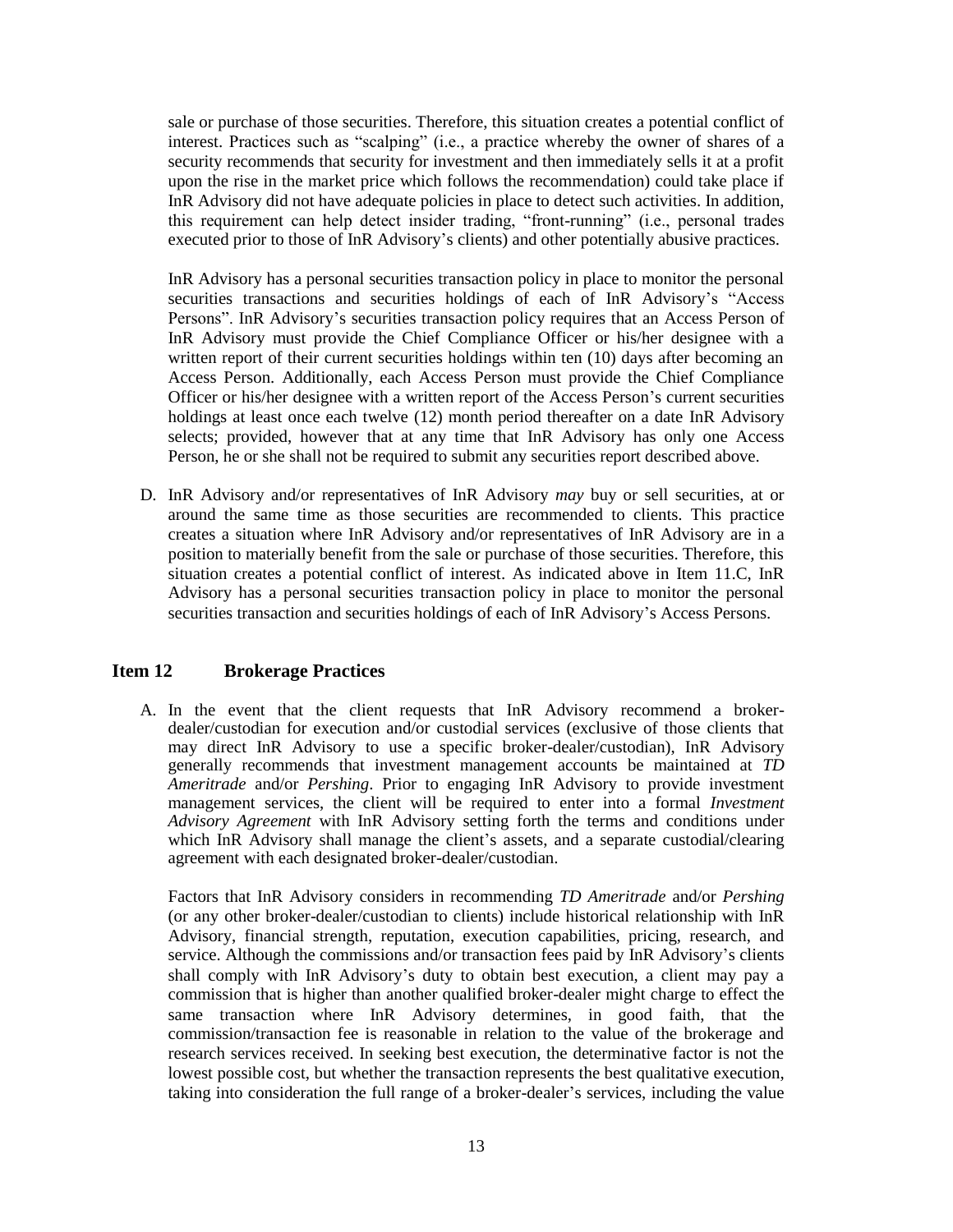of research provided, execution capability, commission rates, and responsiveness. Accordingly, although InR Advisory will seek competitive rates, it may not necessarily obtain the lowest possible commission rates for client account transactions. The brokerage commissions or transaction fees charged by the designated brokerdealer/custodian are exclusive of, and in addition to, InR Advisory's investment advisory fee. InR Advisory's best execution responsibility is qualified if securities that it purchases for client accounts are mutual funds that trade at net asset value as determined at the daily market close.

#### 1. TD Ameritrade Institutional Program.

InR Advisory participates in the TD Ameritrade Institutional program. TD Ameritrade Institutional is a division of *TD Ameritrade*, member FINRA/SIPC/NFA. *TD Ameritrade* is an independent [and unaffiliated] SECregistered broker-dealer. *TD Ameritrade* offers to independent investment advisors services which include custody of securities, trade execution, clearance and settlement of transactions. InR Advisory receives some benefits from *TD Ameritrade* through its participation in the program. (Please see the disclosure under Item 14 below.).

#### Research and Additional Benefits

Although not a material consideration when determining whether to recommend that a client utilize the services of a particular broker-dealer/custodian, InR Advisory may receive from *TD Ameritrade* and/or *Pershing*, without cost (and/or at a discount) support services and/or products, certain of which assist InR Advisory to better monitor and service client accounts maintained at such institutions. Included within the support services that may be obtained by InR Advisory may be investment-related research, pricing information and market data, software and other technology that provide access to client account data, compliance and/or practice management-related publications, discounted or gratis consulting services, discounted and/or gratis attendance at conferences, meetings, and other educational and/or social events, marketing support, computer hardware and/or software and/or other products used by InR Advisory in furtherance of its investment advisory business operations.

As indicated above, certain of the support services and/or products that *may* be received may assist InR Advisory in managing and administering client accounts. Others do not directly provide such assistance, but rather assist InR Advisory to manage and further develop its business enterprise.

InR Advisory's clients do not pay more for investment transactions effected and/or assets maintained at *TD Ameritrade* and/or *Pershing* as result of this arrangement. There is no corresponding commitment made by InR Advisory to *TD Ameritrade* and/or *Pershing* or any other entity to invest any specific amount or percentage of client assets in any specific mutual funds, securities or other investment products as a result of the above arrangement.

# **InR Advisory's Chief Compliance Officer**, **Michael Glackin, remains available to address any questions that a client or prospective client may have regarding the above arrangement and any corresponding perceived conflict of interest any such arrangement may create**.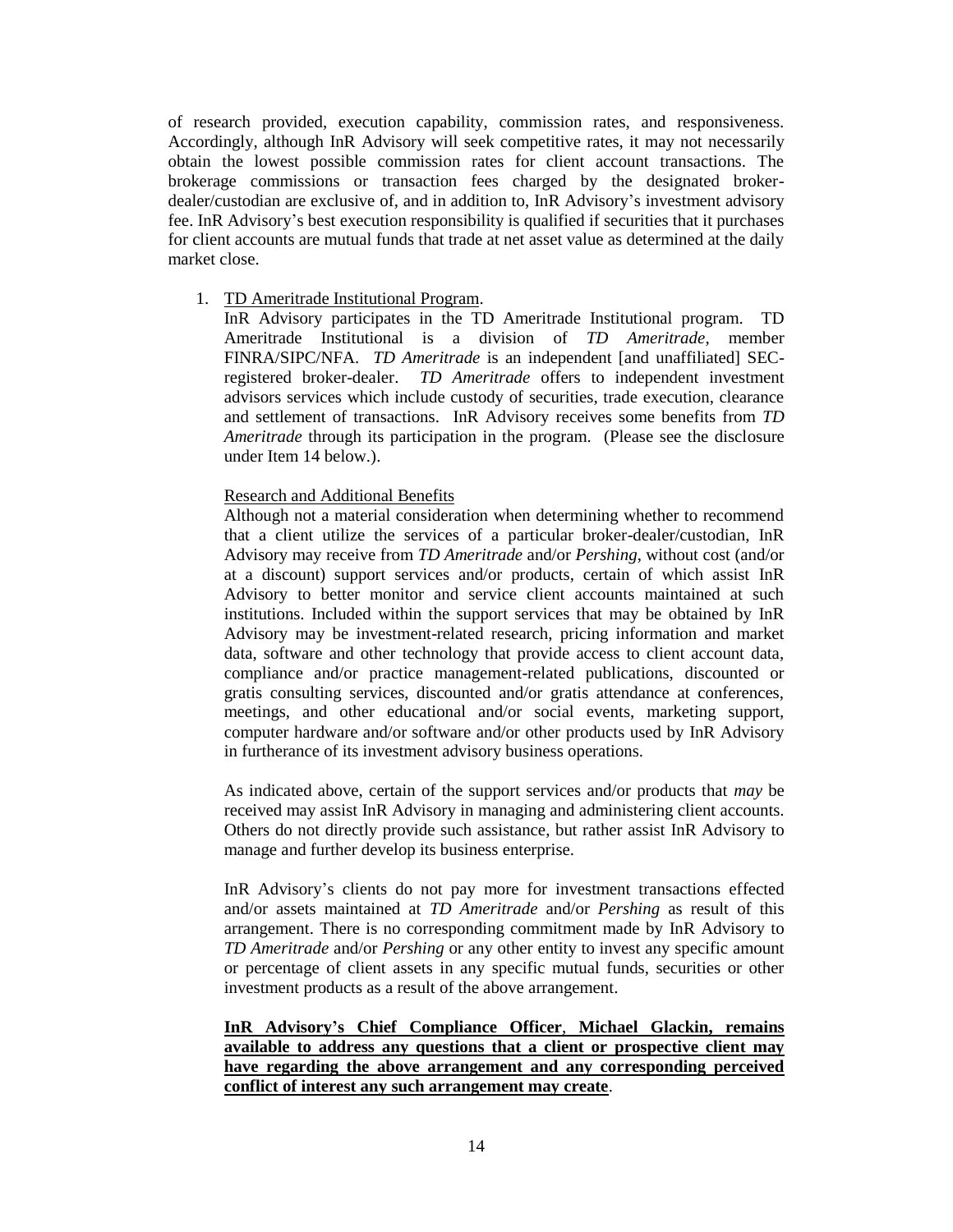- 2. InR Advisory does not receive referrals from broker-dealers.
- 3. InR Advisory does not generally accept directed brokerage arrangements (when a client requires that account transactions be effected through a specific brokerdealer). In such client directed arrangements, the client will negotiate terms and arrangements for their account with that broker-dealer, and InR Advisory will not seek better execution services or prices from other broker-dealers or be able to "batch" the client's transactions for execution through other broker-dealers with orders for other accounts managed by InR Advisory. As a result, client may pay higher commissions or other transaction costs or greater spreads, or receive less favorable net prices, on transactions for the account than would otherwise be the case.

**Please Note**: In the event that the client directs InR Advisory to effect securities transactions for the client's accounts through a specific broker-dealer, the client correspondingly acknowledges that such direction may cause the accounts to incur higher commissions or transaction costs than the accounts would otherwise incur had the client determined to effect account transactions through alternative clearing arrangements that may be available through InR Advisory.

### **InR Advisory's Chief Compliance Officer, Michael Glackin, remains available to address any questions that a client or prospective client may have regarding the above arrangement**.

B. To the extent that InR Advisory provides investment management services to its clients, the transactions for each client account generally will be effected independently, unless InR Advisory decides to purchase or sell the same securities for several clients at approximately the same time. InR Advisory may (but is not obligated to) combine or "bunch" such orders to obtain best execution, to negotiate more favorable commission rates or to allocate equitably among InR Advisory's clients differences in prices and commissions or other transaction costs that might have been obtained had such orders been placed independently. Under this procedure, transactions will be averaged as to price and will be allocated among clients in proportion to the purchase and sale orders placed for each client account on any given day.

# <span id="page-14-0"></span>**Item 13 Review of Accounts**

- A. For those clients to whom InR Advisory provides investment supervisory services, account reviews are conducted on an ongoing basis by InR Advisory's Principals and/or representatives. All investment supervisory clients are advised that it remains their responsibility to advise InR Advisory of any changes in their investment objectives and/or financial situation. All clients (in person or via telephone) are encouraged to review financial planning issues (to the extent applicable), investment objectives and account performance with InR Advisory on an annual basis.
- B. InR Advisory *may* conduct account reviews on an other than periodic basis upon the occurrence of a triggering event, such as a change in client investment objectives and/or financial situation, market corrections and client request.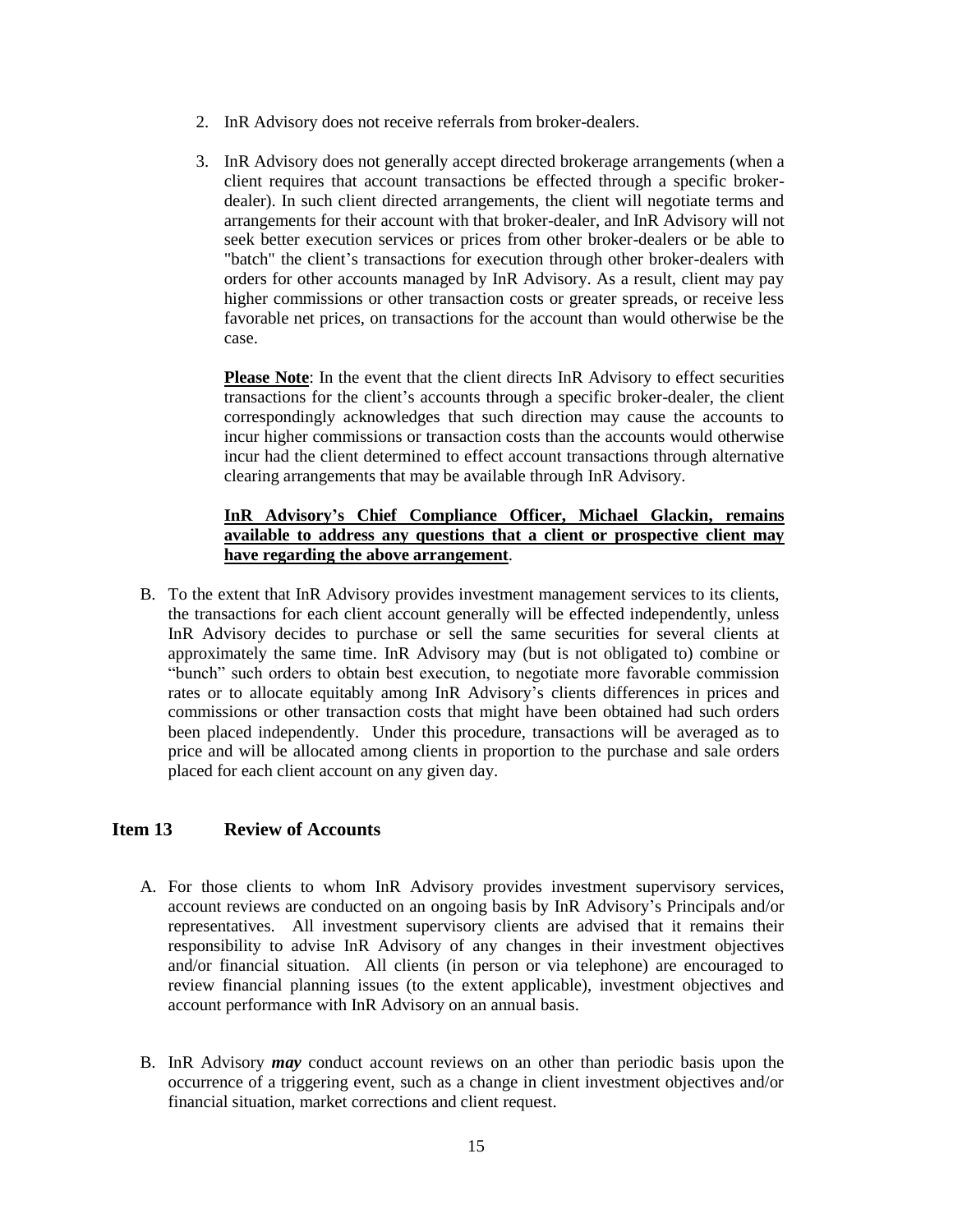C. Clients are provided, at least quarterly, with written transaction confirmation notices and regular written summary account statements directly from the broker-dealer/custodian and/or program sponsor for the client accounts. InR Advisory may also provide a written periodic report summarizing account activity and performance.

#### <span id="page-15-0"></span>**Item 14 Client Referrals and Other Compensation**

A. As referenced in Item 12.A.1 above, InR Advisory may receive an indirect economic benefit from *TD Ameritrade* and/or *Pershing*. InR Advisory, without cost (and/or at a discount), may receive support services and/or products from *TD Ameritrade* and/or *Pershing*.

Specifically, as disclosed under Item 12 above, InR Advisory participates in *TD Ameritrade*'s institutional customer program and InR Advisory may recommend *TD Ameritrade* to clients for custody and brokerage services. There is no direct link between InR Advisory's participation in the program and the investment advice it gives to its clients, although InR Advisory receives economic benefits through its participation in the program that are typically not available to *TD Ameritrade* retail investors. These benefits include the following products and services (provided without cost or at a discount): receipt of duplicate client statements and confirmations; research related products and tools; consulting services; access to a trading desk serving advisor participants; access to block trading (which provides the ability to aggregate securities transactions for execution and then allocate the appropriate shares to client accounts); the ability to have advisory fees deducted directly from client accounts; access to an electronic communications network for client order entry and account information; access to mutual funds with no transaction fees and to certain institutional money managers; and discounts on compliance, marketing, research, technology, and practice management products or services provided to InR Advisory by third party vendors. *TD Ameritrade* may also have paid for business consulting and professional services received by InR Advisory's related persons. Some of the products and services made available by *TD Ameritrade* through the program may benefit InR Advisory but may not benefit its client accounts. These products or services may assist InR Advisory in managing and administering client accounts, including accounts not maintained at *TD Ameritrade*. Other services made available by *TD Ameritrade* are intended to help InR Advisory manage and further develop its business enterprise. The benefits received by InR Advisory or its personnel through participation in the program do not depend on the amount of brokerage transactions directed to *TD Ameritrade*. As part of its fiduciary duties to clients, InR Advisory endeavors at all times to put the interests of its clients first. Clients should be aware, however, that the receipt of economic benefits by InR Advisory or its related persons in and of itself creates a potential conflict of interest and may indirectly influence InR Advisory's choice of *TD Ameritrade* for custody and brokerage services.

InR Advisory's clients do not pay more for investment transactions effected and/or assets maintained at *TD Ameritrade* and/or *Pershing* as result of this arrangement. There is no corresponding commitment made by InR Advisory to *TD Ameritrade* and/or *Pershing* or any other entity to invest any specific amount or percentage of client assets in any specific mutual funds, securities or other investment products as a result of the above arrangement.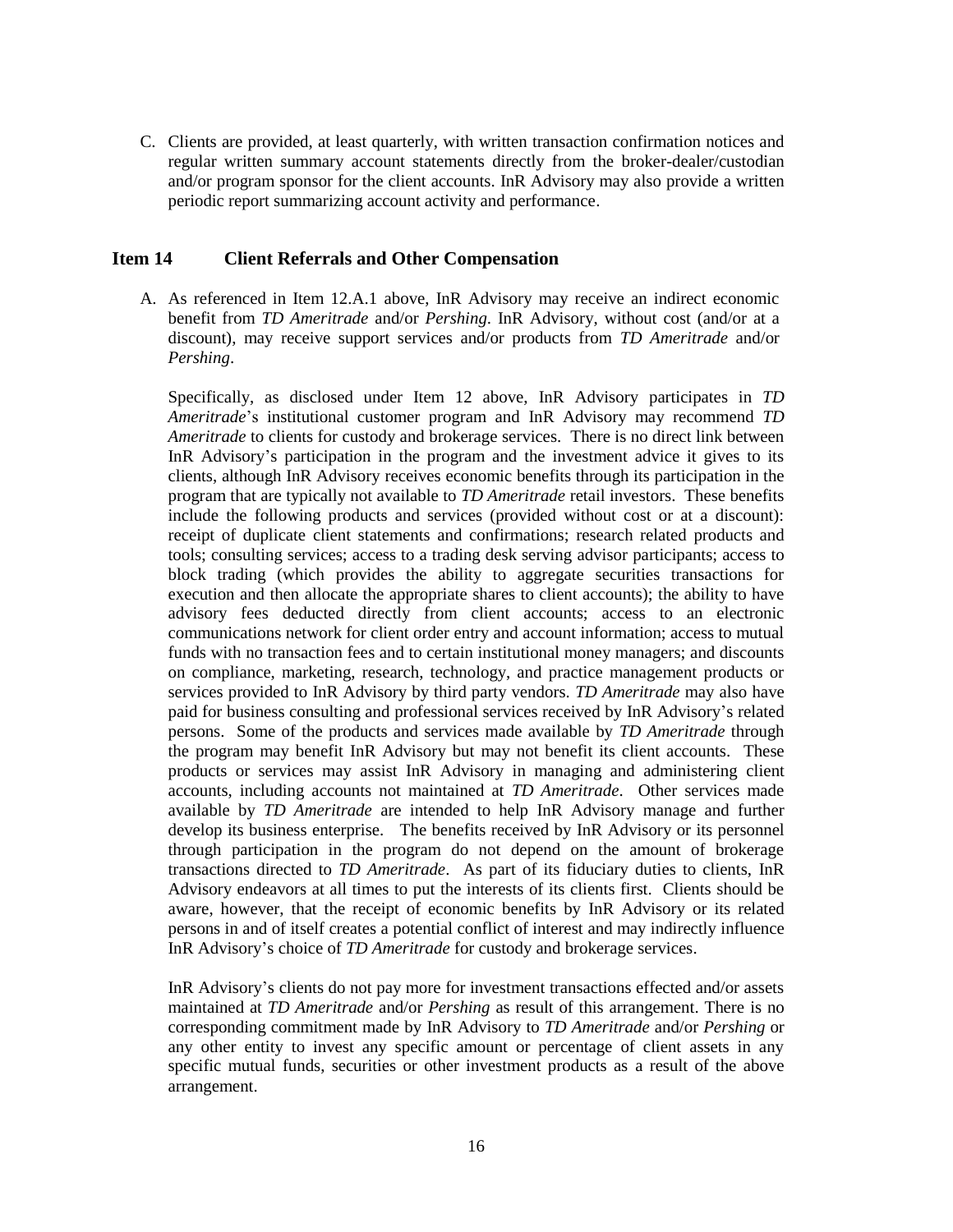# **InR Advisory's Chief Compliance Officer**, **Michael Glackin, remains available to address any questions that a client or prospective client may have regarding the above arrangement and any corresponding perceived conflict of interest any such arrangement may create**.

B. To date InR Advisory does not have any solicitor arrangements in place, however, if a client is introduced to InR Advisory by either an unaffiliated or an affiliated solicitor, InR Advisory *may* pay that solicitor a referral fee in accordance with the requirements of Rule 206(4)-3 of the Investment Advisers Act of 1940, and any corresponding state securities law requirements. Any such referral fee shall be paid solely from InR Advisory's investment advisory fee, and shall not result in any additional charge to the client. If the client is introduced to InR Advisory by an unaffiliated solicitor, the solicitor, at the time of the solicitation, shall disclose the nature of his/her/its solicitor relationship, and shall provide each prospective client with a copy of InR Advisory's written Brochure with a copy of the written disclosure statement from the solicitor to the client disclosing the terms of the solicitation arrangement between InR Advisory and the solicitor, including the compensation to be received by the solicitor from InR Advisory.

# <span id="page-16-0"></span>**Item 15 Custody**

InR Advisory engages in other practices and/or services on behalf of its clients that require disclosure at the Custody section of Part 1 of Form ADV, which practices and/or services are subject to an annual surprise CPA examination in accordance with the requirements of Rule 206(4)-2 under the Investment Advisers Act of 1940.

#### **InR Advisory's Chief Compliance Officer Michael Glackin remains available to address any questions that a client or prospective client may have regarding custody-related issues**.

In addition, InR Advisory shall have the ability to have its advisory fee for each client debited by the custodian on a quarterly basis. Clients are provided, at least quarterly, with written transaction confirmation notices and regular written summary account statements directly from the broker-dealer/custodian and/or program sponsor for the client accounts. InR Advisory may also provide a written periodic report summarizing account activity and performance.

**Please Note:** To the extent that InR Advisory provides clients with periodic account statements or reports, the client is urged to compare any statement or report provided by InR Advisory with the account statements received from the account custodian. **Please**  Also Note: The account custodian does not verify the accuracy of InR Advisory's advisory fee calculation.

# <span id="page-16-1"></span>**Item 16 Investment Discretion**

The client can determine to engage InR Advisory to provide investment advisory services on a discretionary basis. Prior to InR Advisory assuming discretionary authority over a client's account, the client shall be required to execute *Investment Advisory Agreement*, naming InR Advisory as the client's attorney and agent in fact, granting InR Advisory full authority to buy, sell, or otherwise effect investment transactions involving the assets in the client's name found in the discretionary account.